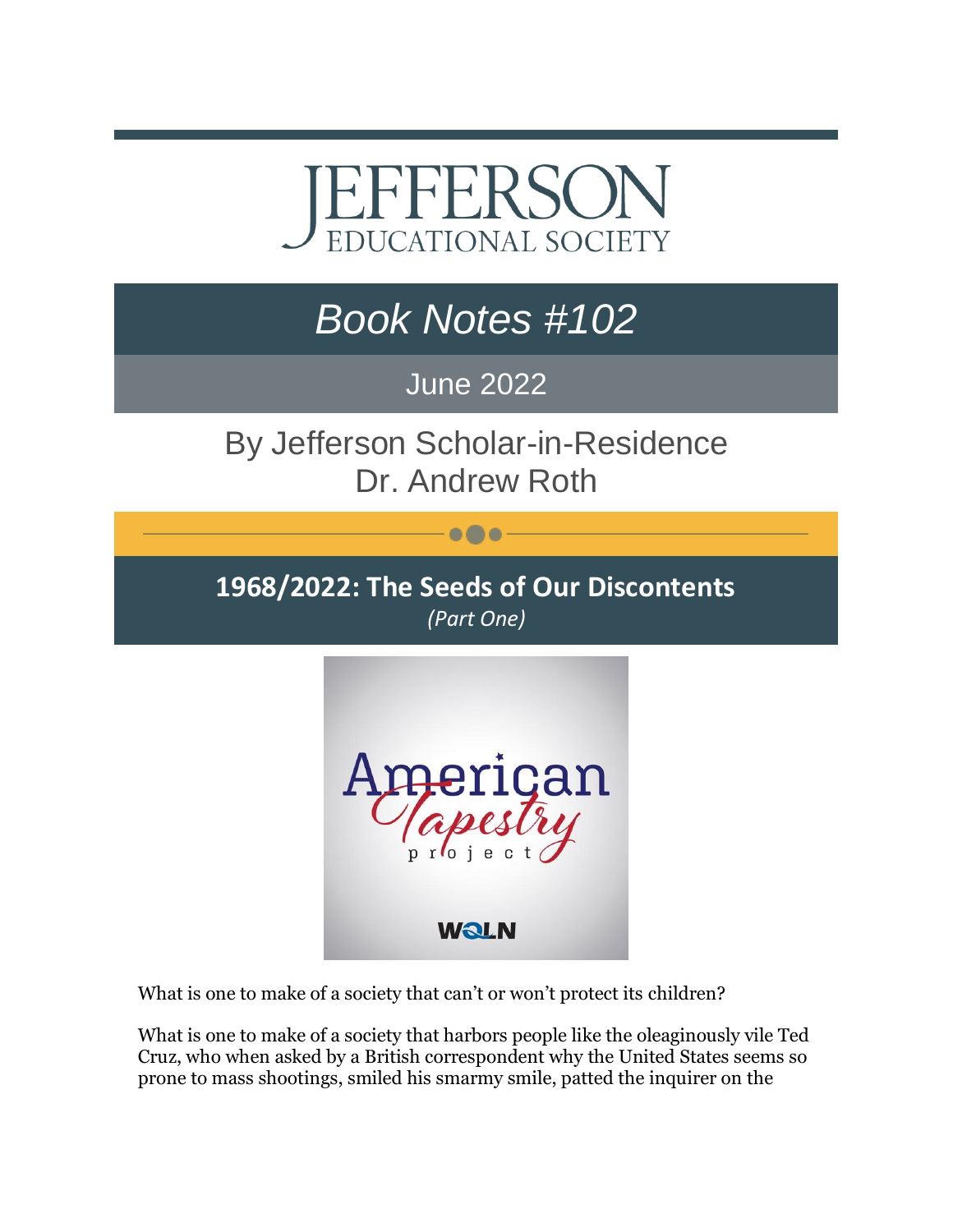shoulder, and walked away. [1] Or Josh Hawley, the posturing populist, the junior senator from Missouri, son of a banker and a teacher, graduate of Stanford and Yale, the child of privilege inveighing against elites as if he were a masochist deriving pleasure from his own pain? [2]

What is one to make of a society in which, as we read in last week's *Book Notes* about Richard Hofstadter's *The Paranoid Style in American Politics*, paranoia seems to be, whether on the left or right, America's default political setting?

Which might actually be the sane response to a society that at times seems to challenge common sense notions of the commonweal, for as Andy Grove, founder of the computer chip manufacturer Intel, said when titling his autobiography, *Only the Paranoid Survive*. [3]

What is one to make of a society which in its first 227 years failed only once to peacefully transfer power from one presidential administration to the next, but in the past five years and two presidential elections has seen first in 2017 a slew of books from the camp of the defeated riffing off Sinclair Lewis's *It Can't Happen Here* warning that "it could happen here," analyzing how democracies die, giving George Orwell's *1984* yet another moment atop the best seller lists and poring over Madeleine Albright's *Fascism: A Warning*? Or, in 2021, the spectacle of a defeated incumbent president spouting lies about a stolen election, egging on a crowd to storm the Capitol Building, and, on a comparatively trivial note, for only the fourth time in American history not attending his successor's inauguration all the while whining "Stop the Steal"? [4]

In 2017, the sanguine said the paranoic spasm would pass; five years later their sanguinity seems less reassuring as figures on the right, including that former president of the United States, mutter that civil war might be necessary to save the country, white supremacists shoot up supermarkets, and deranged teenagers, who can't legally buy a beer, buy assault rifles and massacre fourth-graders.

What to make of such a society?

How did we get to now?

Dialing down the paranoia, regardless of your political persuasion, witnessing the recent primary elections in Ohio, Pennsylvania, and elsewhere, it's hard to argue that American politics doesn't seethe with culture wars.

It's culture wars all the time.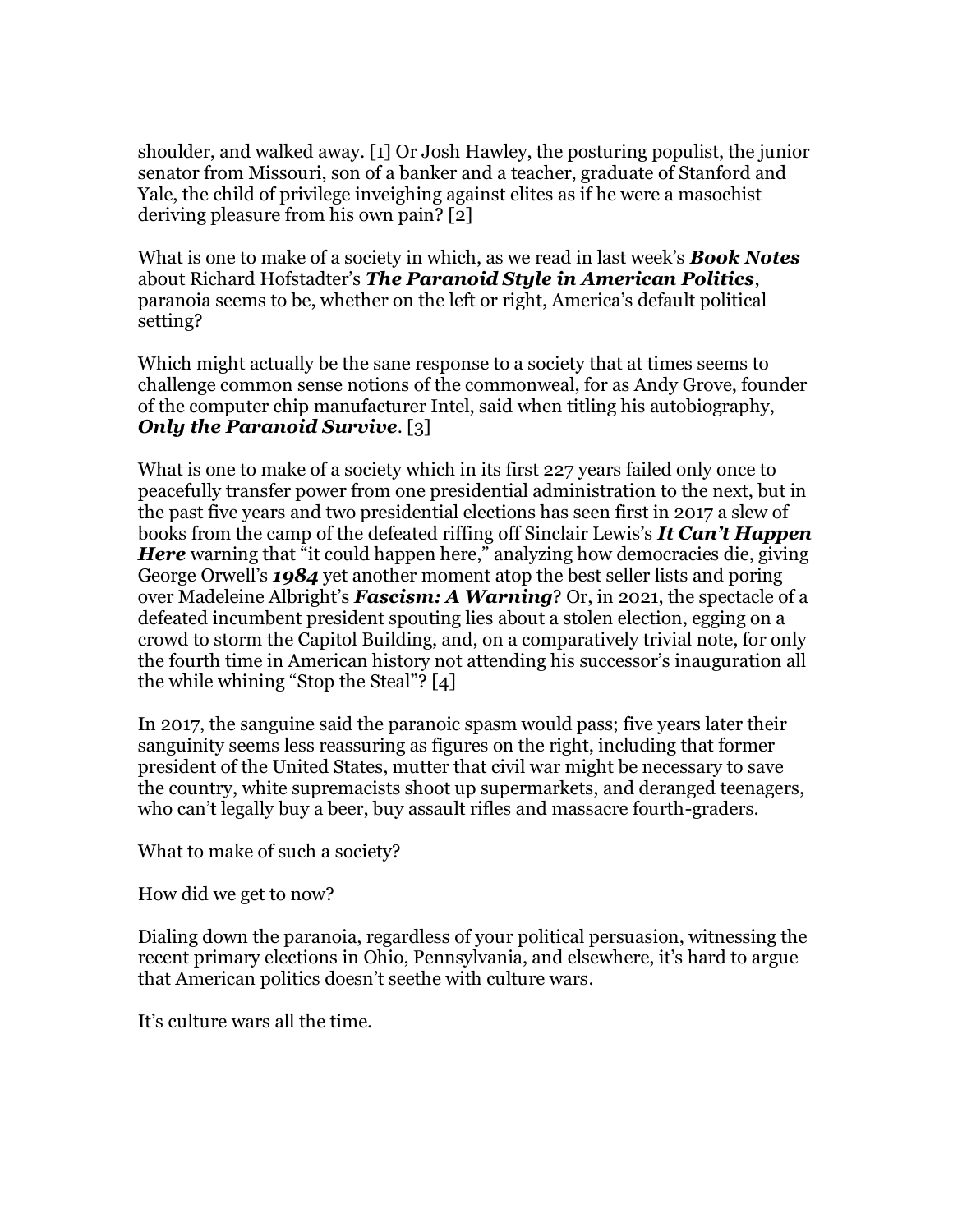Elections no longer hinge on specific policy proposals regarding the economy, infrastructure, taxation, etc. When such proposals are put forth without regard to who sponsors them, they tend to get, if not widespread, at least some general agreement. But they are rarely or never discussed in a neutral fashion, for our politics now almost exclusively focus on socially fraught arguments about core values.

On the Republican side we see U.S. Rep. Mike Kelly (R-Pa., 16th Dist.) running on a platform of "faith, family, and freedom" or Ohio and Pennsylvania senatorial candidates J.D. Vance, Josh Mandel, Senate nominee Mehmet Oz, and Kathy Barnette trying to out MAGA one another; on the Democratic side candidates like Conor Lamb and U.S. Senate nominee John Fetterman trying to talk policies and programs but needing to pivot to individual rights to be heard amidst the emotional noise clouding our current divide.

Why the divergence?

How did American politics become a seemingly endless argument about core values?

As we'll see, one can argue that it always has been like this. Recently, during a conversation with a retired high government official who had spent decades in service to the U.S. Senate, the official observed, somewhat dispiritedly but with a vague note of hope, that we've been here before and survived. His example, however, was not exactly encouraging. He noted that in 1858 arch-abolitionist Massachusetts Senator Charles Sumner was attacked on the floor of the Senate. Congressman Preston Brooks, a pro-slavery Democrat from South Carolina, beat Sumner with a walking cane to the point of being near comatose. Sumner survived to see in 1865 the 13th Amendment to the U.S. Constitution banning slavery enacted. Of course, in the interim the United States fought a Civil War in which 620,000 Americans died in the line of duty, roughly 2 percent of the population. To put that in perspective, today that 2 percent represents about six million people. [5]

So, yes, we've been here before and survived, but barely and at a terrible cost. That cost might still be being paid, for it can be plausibly argued that our current travail surrounding racial relations and arguments about state rights are issues those 620,000 American deaths failed to resolve.

Thoughts of incipient civil war aside, since the 1960s those arguments have grown increasingly intense until we are now approaching a cusp moment that might well determine whether or not the American experiment ends permanently or fractures into competing regions – red and blue states or red and blue regions within states of either hue vying with one another.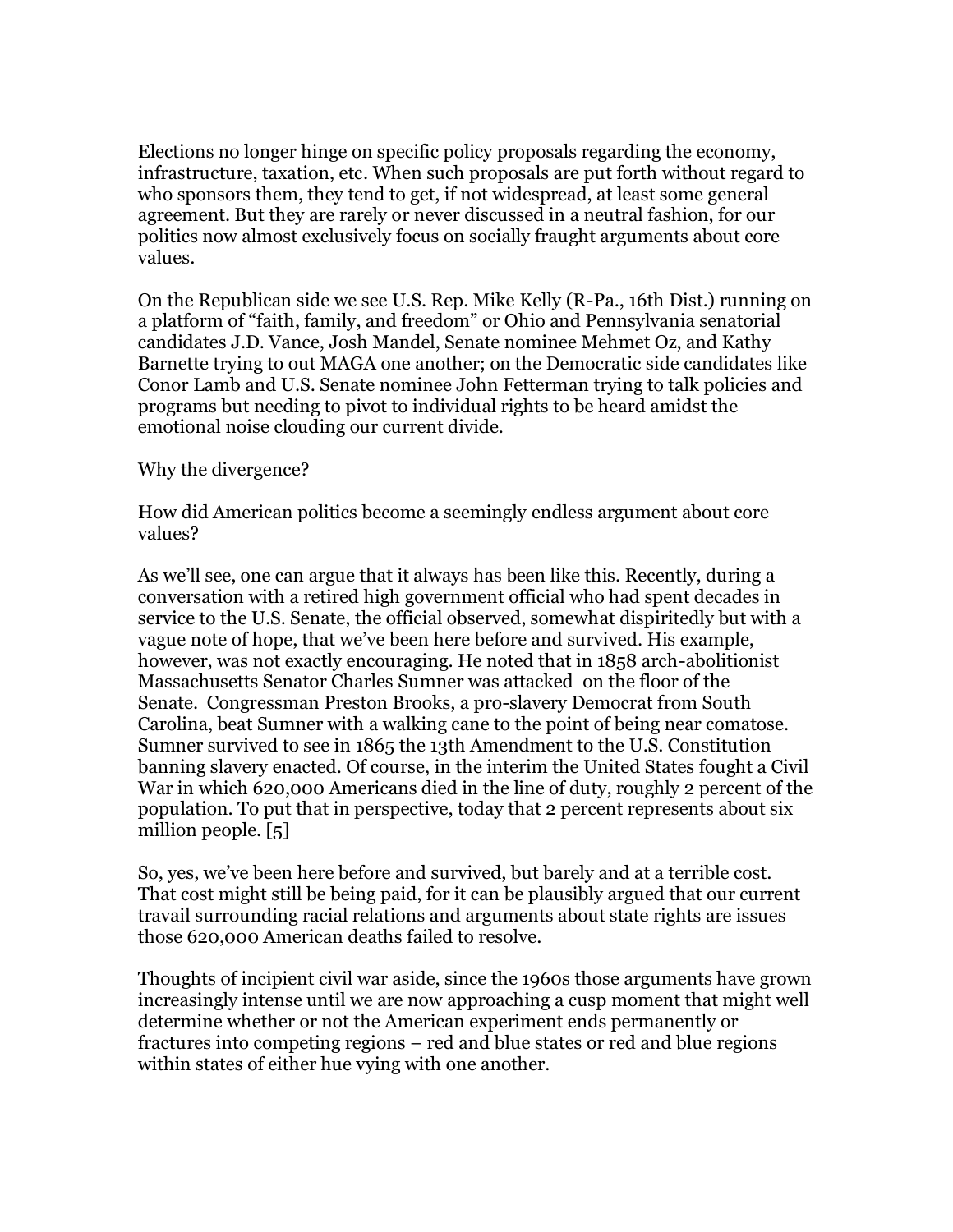Some six years ago, I began thinking about the American story, whether there was such a thing and what it might be. My naïve assumption was that if Americans could only get their story straight, then they could live together in that "domestic tranquility" the U.S. Constitution's *Preamble* says it was established to ensure. Beginning with a look at the 1960s in a series titled *The Far Side of the Moon & the Birth of the Culture Wars: America in 1968*, then for the past several years *The American Tapestry Project* and its spin-off *American Holidays,* I have explored the shifting nature of American society and its politics.

The naivete in my assumption spun two threads. One, that there was a story and, two, that getting the story straight involved simply discovering the key facts, the key objects about which Americans agreed, whether they were as profound as those truths we espouse about liberty, equality, and opportunity or as banal as a common passion for football, barbecue, and Santa Claus (the ruddy cheeked version of which, although a European import, is an American invention).

Alas, if it were only that simple. During these six years, I discovered there is not one American story but many American stories that even when woven metaphorically into a tapestry of American stories do not tell a single, unified story accepted by all Americans.

And that, as has been said before, is a problem.

For as Joan Didion asserted, "We tell ourselves stories to make sense of our experience."

The "sense-making," the meaning a society's stories reveal creates that society's culture, for stories create culture and not the other way around. Like the strands of DNA in a gene's double-helix, experience and stories seeking those experiences' meaning intertwine in a complex dance.

A culture, as we know, binds a people together around a shared set of values, attitudes, and beliefs. Since the 1960s, Americans have increasingly realized that perhaps they no longer share a common understanding of their supposedly shared values, attitudes, and beliefs. They have begun to believe that they no longer share a common understanding of the American story; that they no longer share a common vision for America's future. When I asked a thoughtful, conservative friend of mine why people were so angry, he replied "Because they think they're losing their culture."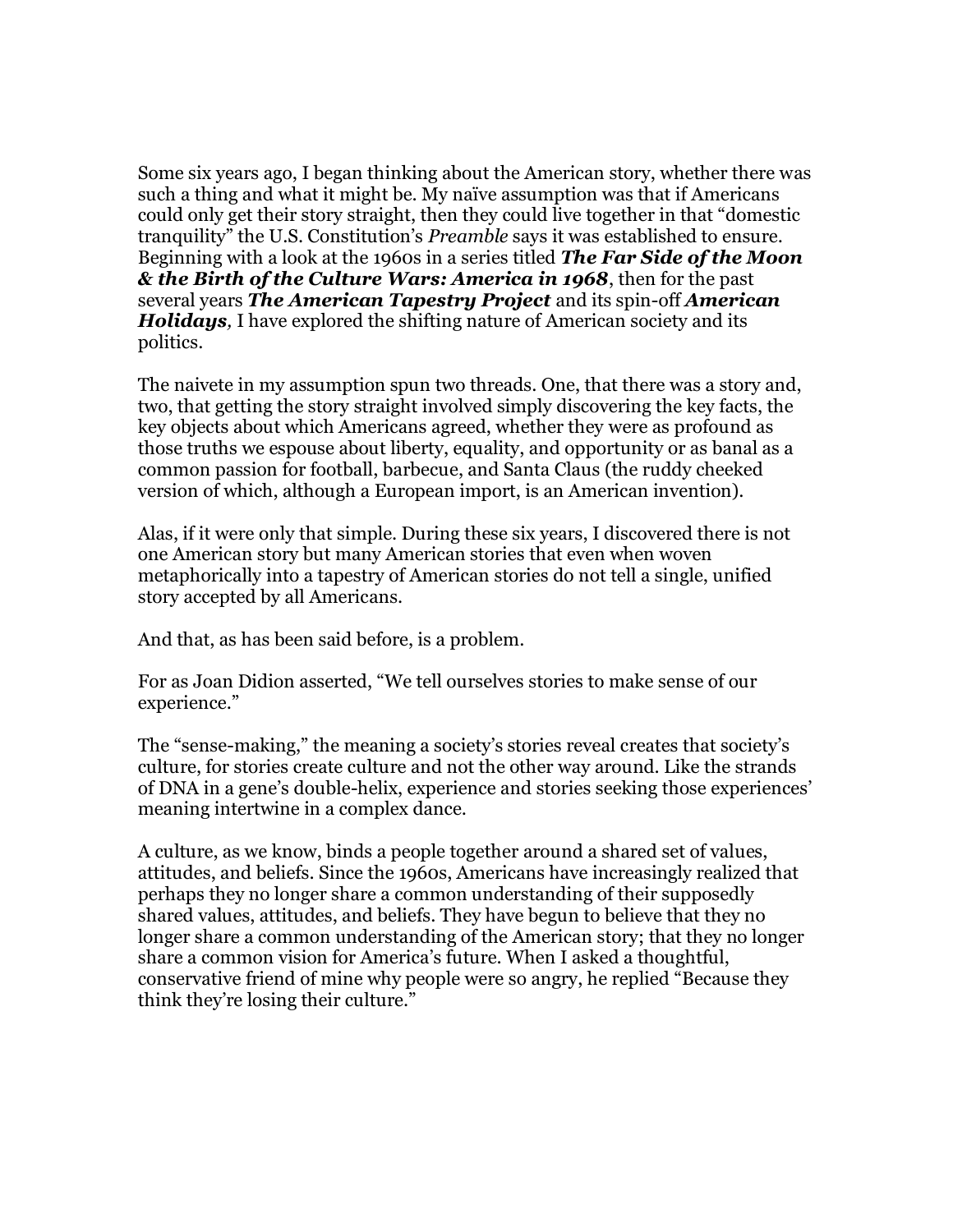When that happens, when people begin to think they are losing their culture, it means those delicate strands of intertwining stories are fragmenting and breaking and, when they do, the shared culture they created begins to unravel.

One symptom of that unraveling is our increasingly frequent arguments about stories – about narratives, to use a fancier term – about what and whose stories tell the story of America and what America means. It's what, for example, the history wars are all about. It's what the debate about critical race theory is all about. It's what, in a certain sense, the abortion debate is all about. It is becoming increasingly clear it is really the most recent twist in the sequence of stories seeking to understand and define women's role in American society.

It's an argument about what America means, what it means to be an American and who gets to be an American.

And, most importantly, it's an argument about who gets to tell the story – the stories – answering all of those questions.

This argument in many ways is as old as America itself. It might even predate the creation in 1789 of the American political state. There are many threads – many stories – in the tapestry of American stories, but I now realize there are two metathreads, if you will, in the tapestry of American stories.

While in some ways they are the obverse and reverse of the same story, they also conflict with one another in core – foundational – fundamental – ways. For they tell the story of two Americas with very different visions for the future – with very different understandings about what America means.

What are these two stories – these two meta-threads in the American tapestry?

First, let's define some terms. In philosophy, essentialism is "the idea that things have basic characteristics that make them what they are" and that these characteristics cannot be changed. [6] A thing is what it is, what it was in the beginning, is now and ever shall be. Essence precedes existence. It cannot change; it is incapable of evolving or adapting to changing conditions.

When applied to a culture, it suggests that the culture is frozen in place, that it is frozen in time. It is what it is; it can become no more. Unable to adapt, it lingers on in a static condition gradually withering until it dies. A process, to be sure, that can take a very long time. So long a time it can, for some, provide a sense of security.

Existentialism, on the other hand, "emphasizes the existence of the individual person as a free and responsible agent determining their own development …" [7]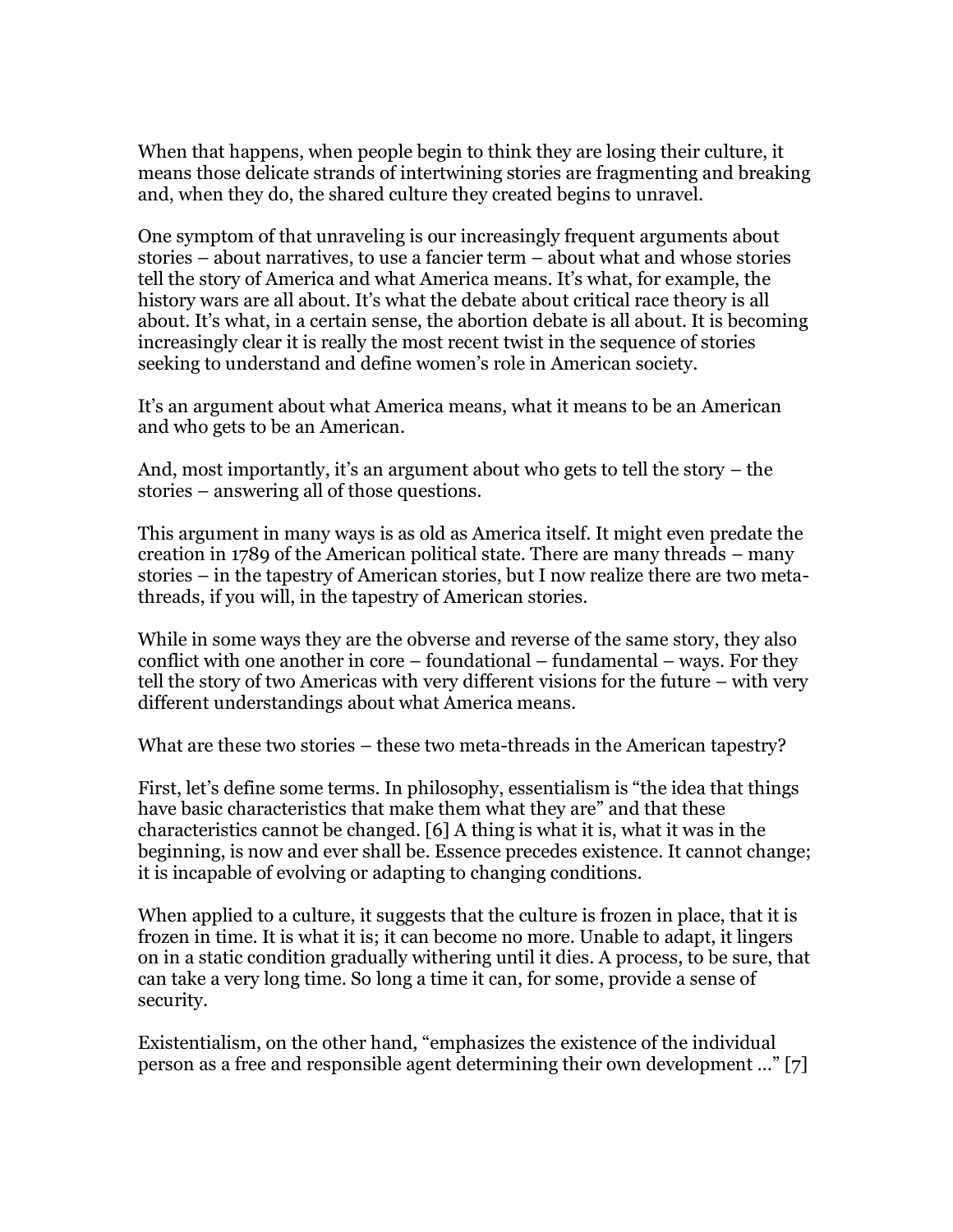More important for our purposes, it means that an individual or a society is in a constant state of becoming, evolving from its essence to adapt to changing circumstances so that it cannot only survive but flourish. True to its origins, its essence, which is only a beginning, it grows and matures, widens, and deepens in response to a changing world seeking in its fullness to be, as in the old Army ad, "all it can be."

For our purposes and admittedly risking oversimplification, the essentialist American story says that this is what America is, that it is unchanging; it is a story that looks to the past. The existential American story says that America is the story of two key sub-threads that constantly renew, redefine, and adapt themselves to the ever-changing, to the ever-shifting shape and contour of the American reality. It is a story that looks to the future seeking that more perfect Union of which the U.S. Constitution speaks.

Let me be more specific.

The existential story – the story that sees America as an ongoing experiment in human freedom and liberty – is the story of two intertwined threads.

One is the story of self-government  $-$  of government of, by and for the people  $-$  of a people's attempt to prove that humans can govern themselves. In *The Federalist Papers: Number 1* it is what Alexander Hamilton referred to when he said the American experiment would prove "whether societies of men are really capable or not of establishing good government from reflection and choice, or whether they are forever destined to depend for their political constitutions on accident and force." [8] It is what Abraham Lincoln said was "the last best hope of earth." [9]

The existential story's second thread is the story of the "We" in "We the People." It is the story of the ever-increasing inclusiveness of that "We" as Americans attempt the exceedingly difficult challenge of governing themselves while constantly redefining the "themselves," the "We" at the heart of the American experiment. It has evolved from the 1790s Naturalization Act, which limited American citizenship to "free white persons," [10] to the post-1965 Immigration Act's reopening of America to people of virtually every hue and ethnicity in the world.

It's an inclusionary story.

Not everyone thinks that is a good idea.

The other meta-thread, the essentialist story, is an exclusionary story.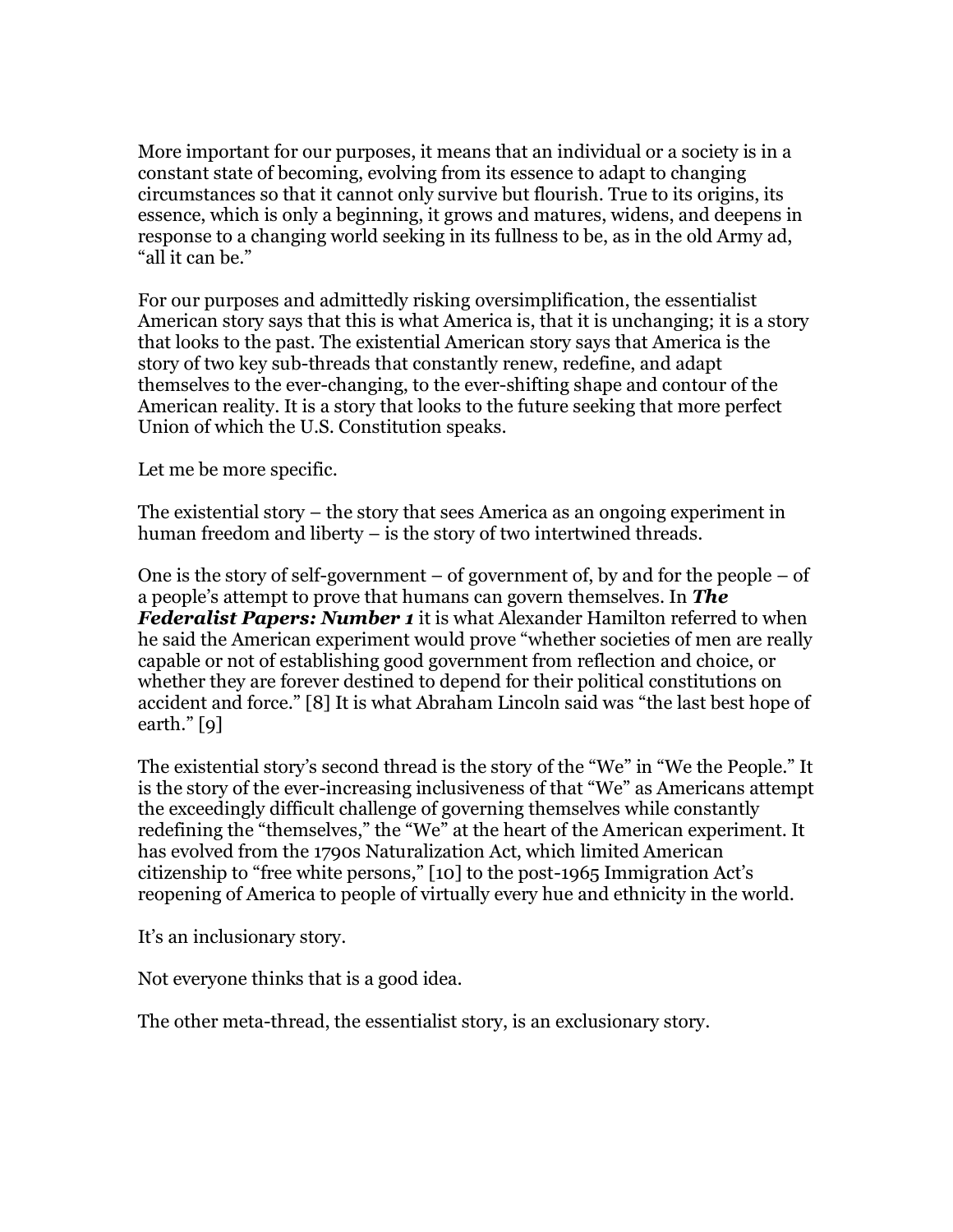It is a story of government by the few for the few and the exclusion of all others. Where the inclusionary story is democratic (small "d"), the exclusionary story is oligarchic; where the inclusionary story seeks to increase the meaning of the "We" in "We the People," the exclusionary story seeks to restrict membership to those who look, think, and act like them.

It reserves America only for a subset of its people. At its most extreme, it is white, Christian, patriarchal ethno-nationalism. More subtly, it shades the "white" for it is possible to be an "honorary white" if one accepts its other tenets. At its most benign, the essentialist story seeks to re-establish what it identifies as traditional institutions and traditional values, by which it means traditional gender roles, nuclear families, a deregulated market economy, and a bleached out, judgmental Christianity based more on the Book of Revelation and less on The Sermon on the Mount.

As Nate Hochman, a fellow at the National Review, pointed out in a perceptive essay, it is not really about religion at all. It is about a worldview held by a growing number of people "the sociologist Donald Warren called "Middle American radicals, or M.A.R.s." [11] As Hochman notes quoting Matthew Rose, "M.A.R.s feel that they are members of an exploited class – excluded from real political representation, harmed by conventional tax and trade policies, victimized by crime and social deviance and denigrated by popular culture and elite institutions … they unapologetically place citizens over foreigners, the normal over the transgressive and fidelity to a homeland over cosmopolitan ideals." [12]

Its adherents want to freeze frame America in some older, "Father Knows Best" version of an America that never was. They want to make America great again by returning to some mythical past when everyone resembled them, thought like them, and acted like them. That that world never existed troubles them deeply, for why else would they not want history taught?

These two stories are admittedly pole points and easily caricatured; there are many intermediate shades, but they never quite mesh in the middle. The absence of a middle where these two stories can coexist is what is meant by people of both the right and the left who endlessly quote Yeats' "the center cannot hold."

While they never quite meet, these two stories share many threads in common. Sometimes adherents of one uses the values of the other to justify their position; at other times, they deny the other's very legitimacy – the legitimacy of their claims to be included in the American story.

Regardless of what date you care to say America began, these two meta-threads, these two meta-stories' plot lines and themes have defined American culture – American political culture – from the beginning.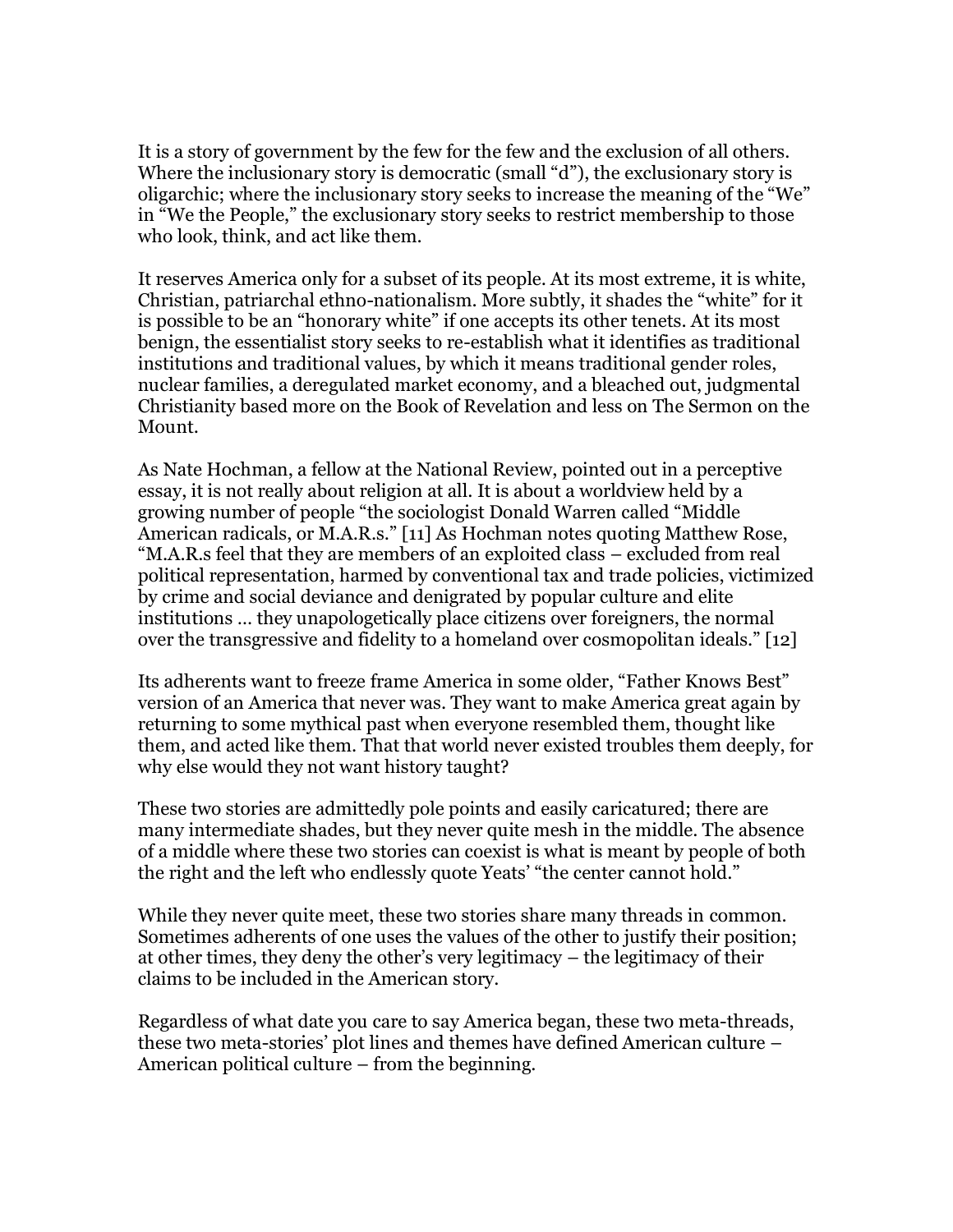At times, one has predominated; at others, the other.

But the strain and competition between these two competing visions of America are in many ways the story of America.

So, with that admittedly very general background in mind, how did we get to now – to a 2022 when American politics, American culture seem incurably polarized, when leaders cannot even speak coherently about the massacre of innocents – to a 2022 polarized by these two visions of America openly confronting one another?

Well, it goes back to the beginning, but in almost any serious, and many not so serious, conversations, you will hear the essentialists say, "it all went wrong in the 1960s."

*Smithsonian* magazine said 1968 was the year America shattered. So, using 1968 as a hinge year, what, to paraphrase a song from that era, "if the times we're a-changin, what changed in 1968"?

In the next seven *Book Notes*, which collectively are the skeleton of a book I might or might not ever write, we'll explore what changed in America after 1968, its roots in American history and how it reaches down to today. Almost everything in American politics and culture is either an expansion or an attempt to refute and ultimately to undo ideas and values that blossomed in the 1960s.

Recognizing that the seeds of our discontent go way back in American history, we'll use 1968 as a benchmark year – as a signpost, as the hinge year – the year after which everything changed.

So, what are 1968's major signposts, the major hinge events that like the Roman God Janus look both to America's past and America's future?

To put some kind of frame around it, we'll look at six issues, or more accurately, six clusters of issues emerging out of 1968: Politics as Angry Partisanship and Theater; Race in America; Gender – Women's' Rights Morphs into Women's Liberation; The Counterculture; Music, Music, Music; Media: Mediated America; and what I consider to be the hope for a better future, The Fusion Thread.

Next week in *Book Notes #103: Politics as Angry Partisanship and Theater*, or what did Roger Ailes mean when he said Richard Nixon would be the last politician elected President – all the rest would be entertainers?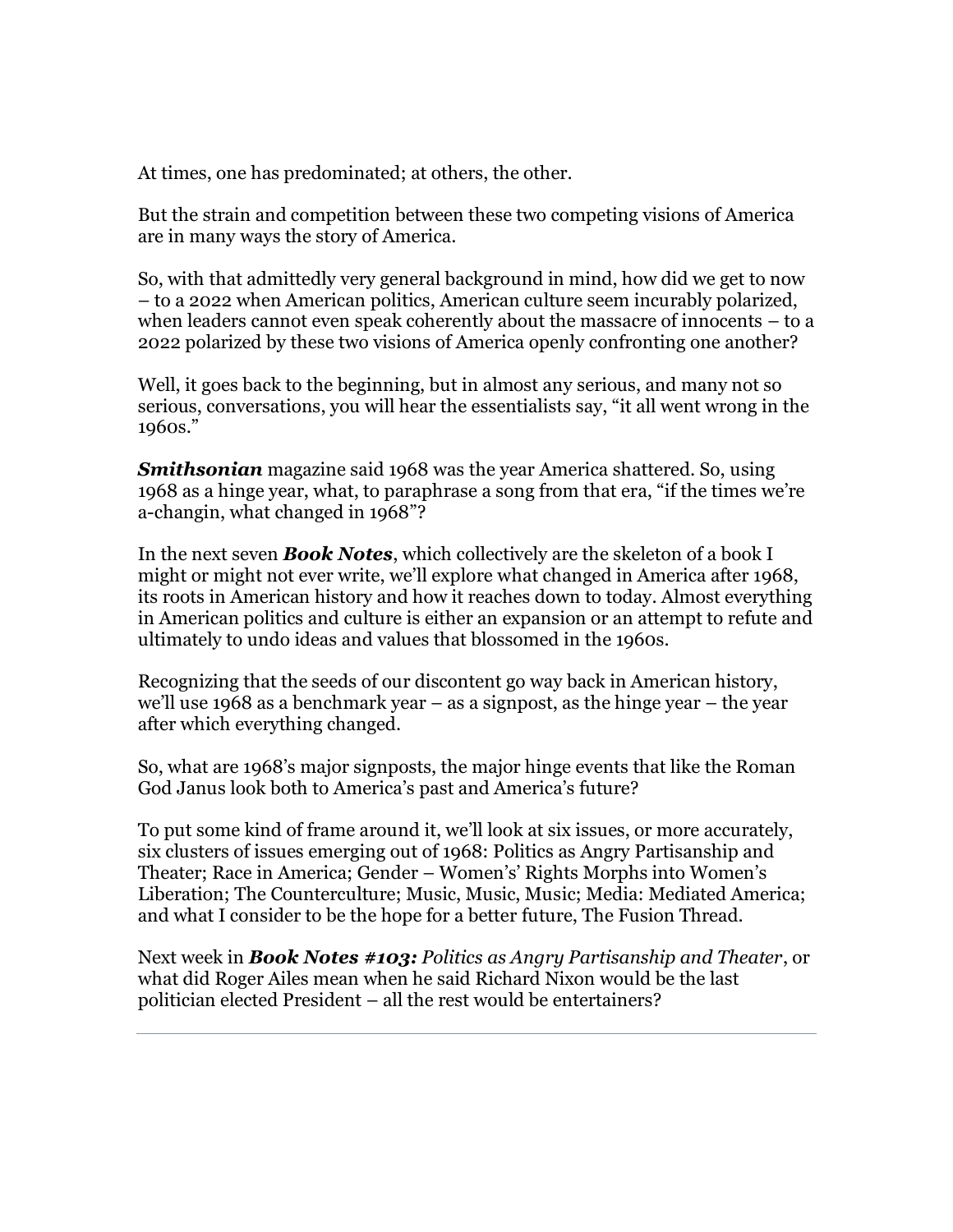

-- Andrew Roth, Ph.D. *Scholar-in-Residence* The Jefferson Educational Society **[roth@jeserie.org](mailto:roth@jeserie.org)**

*This content is copyrighted by the Jefferson 2022.*

## **End Notes**

- 1. Archie, Ayana. *"Ted Cruz walks away from a reporter who asked why the U.S. has so many mass shootings"* at **NPR/***WQLN* availabl[e here](https://r20.rs6.net/tn.jsp?f=001k3r6xBZuSCz2ppFh3DodY6AFRY7k9GfeGnCETDYYRaIESpIsu4c0ZqwxvB_MLiEnhfjwT6Q8V3BvzKSf9v49Zv_Y8i5M3i0lkEeQOxu3o_34-jMdTXy5b7KJvO_SpJmn957OqEXEdhg3fAXTNFZvaJCWSZ2EIV9IC-o_u75XZcPxSUCYCmidtO6mGAzOo0CnjBrrKrlgprpKfWAla1QkFI28t87SAbeyBevbL4a74LinKcx6b0Ul_QOTVmDBo8I1&c=QtL0Nr0cx6Vso0XZoeC8Or8IZ7D3tD8R8ExCDUXsFlH1ld0IZm6f0g==&ch=Se3HhvRxUGQtsEjJHte5F-RKPbwpRc20ZTutqsuVf8aFpNVsPJtIrg==) accessed May 30, 2022.
- 2. Cf. Hawley, Josh. *"The Age of Pelagius"* in **Christianity Today** (June 4, 2019) available [here](https://r20.rs6.net/tn.jsp?f=001k3r6xBZuSCz2ppFh3DodY6AFRY7k9GfeGnCETDYYRaIESpIsu4c0ZqwxvB_MLiEn3lg-2YQr4uch9aWiqTxcFifvfUqoCxfyNu-3HdhyPa4Dv6vW6e-e7U1nj9Q-Jk5ay_gEhKZM3tCWHs1vnShEaY0gMvnsWK9xxpj9cgVI7wZhqxjM8eF9xxRxM7EHnT05JjoJ0Y2TYnlbl2ezYikqUDHU8aIaEiB7ZAksa6fb0-agTjvgoPLj9w==&c=QtL0Nr0cx6Vso0XZoeC8Or8IZ7D3tD8R8ExCDUXsFlH1ld0IZm6f0g==&ch=Se3HhvRxUGQtsEjJHte5F-RKPbwpRc20ZTutqsuVf8aFpNVsPJtIrg==) accessed May 30, 2022.
- 3. Cf. Grove, Andy. *Only the Paranoid Survive: How to Exploit the Crisis Points That Challenge Every Company.* (New York: Currency, a Crown Publishers Imprint, 1999).
- 4. The other three are the petulant Adamses and Andrew Johnson. John Adams, who, skulking away in the dead of night, snubbed Thomas Jefferson; John Quincy Adams, offended that four years earlier Andrew Jackson avoided him prior to his inauguration, in 1832 left Washington the day before Jackson's inauguration; and Andrew Johnson, the first impeached president, refused to attend Ulysses S. Grant's 1868 inauguration. Cf. *"Transitions at the White House"* at **The White House Historical Association** available [here](https://r20.rs6.net/tn.jsp?f=001k3r6xBZuSCz2ppFh3DodY6AFRY7k9GfeGnCETDYYRaIESpIsu4c0ZqwxvB_MLiEnVFXwgZh-rmYP5BeTPBkzRVLHVUlckZHSCZZvSzkfBA-JpFzrpccY6MBAG_Kgc5_GUtASxjrJnS6yBEDfZ7Zyc0UwqUScIypUGDbmBzPo55l2Q0w8Sl7mlkm8DLskJnGW4qxjVHR2jqDWsZRm7ZLKd7pPEE_CWl01H1OAmlrrnUTHEGpakL7ptGopMkdUOSSu&c=QtL0Nr0cx6Vso0XZoeC8Or8IZ7D3tD8R8ExCDUXsFlH1ld0IZm6f0g==&ch=Se3HhvRxUGQtsEjJHte5F-RKPbwpRc20ZTutqsuVf8aFpNVsPJtIrg==) accessed May 30, 2022.
- 5. *"Civil War Casualties"* at **American Battlefield Trust** availabl[e here](https://r20.rs6.net/tn.jsp?f=001k3r6xBZuSCz2ppFh3DodY6AFRY7k9GfeGnCETDYYRaIESpIsu4c0ZqwxvB_MLiEnKBxs9v69qZVEWS7ZCrR0Q_C21l7YQU55lvjyV7o_Qu1MaNu0c7ngKkYC0a3lJHgCbzPnbTJTfH0rz3FW2bp30Ff3llAbDAjy2iPfA38l-1qtg2M_L7OAeG6fHA95TDtfzn8BAzjJ9hI9vYqbVjlic06p8tTCmjmaA-NYRg_yYo4YSGZtnzj5kki5Hm0go0YWRnbu3G4E3Am3Ev6Wb_2wlb7c6aO7Gm1Ee81sNNGkOyhvyyz4wjdSvnAamzQyrDsMH6TBu8XGFlhEbFzFAXclOZtDYN6C5IFcFwLPGrBI8MsUYK8tcNmn1xjuxnSKTxbVkX9VzH7OHqd4hunqOr_ImhxnzX7OApbeP5K2oEAfIHpKhKdL4PMEXAmBqmSoYQYPSRs-uUvvVzswxTFsjn1f3BNjznudiXVvf414FH59z3sRI9WFAfISb2ZVn13_lX3Q&c=QtL0Nr0cx6Vso0XZoeC8Or8IZ7D3tD8R8ExCDUXsFlH1ld0IZm6f0g==&ch=Se3HhvRxUGQtsEjJHte5F-RKPbwpRc20ZTutqsuVf8aFpNVsPJtIrg==) accessed May 30, 2022.
- 6. *"Essentialism"* in **The Cambridge Dictionary** availabl[e here](https://r20.rs6.net/tn.jsp?f=001k3r6xBZuSCz2ppFh3DodY6AFRY7k9GfeGnCETDYYRaIESpIsu4c0ZqwxvB_MLiEnQuiY4MBjkYIM5mAHMQ2fG0iGdxHyQaP-rQ9-Xp60h6iqyoErL-9BmCvoDN1_n7BItb_5dDPxRuWDddahjMEYR3S-xumpsMHBdERlYxXnQph5o94hCB1P5uU6fK9ihkDijsjYA0f8F2X0WaZLa2mX3Q==&c=QtL0Nr0cx6Vso0XZoeC8Or8IZ7D3tD8R8ExCDUXsFlH1ld0IZm6f0g==&ch=Se3HhvRxUGQtsEjJHte5F-RKPbwpRc20ZTutqsuVf8aFpNVsPJtIrg==) accessed May 31, 2022.
- 7. *"Existentialism"* in **Oxford Languages** available [here](https://r20.rs6.net/tn.jsp?f=001k3r6xBZuSCz2ppFh3DodY6AFRY7k9GfeGnCETDYYRaIESpIsu4c0ZqwxvB_MLiEngSat6PAjNmy7hRDe3JZDy3dsAkGZBnG1H_suCyWcK7HAG7rTfGO2COiQVLypbPUeF1RB3y0d6ib2DdQMokLI4RekRTk2uAXhmW-WB8bV5r6NfCi_FVE4r9kko5haG2WwmqvMrqK25MOBqvIx9qWItTy0bmwTHB2k52QqIFj_cTtIIEMoV7JUGpsgfzS4VfYq-dpnYN1tLqBOmJDg1ECD0COppXuGa3iSOvwKkQoymYQ8_bjfmrBa7uqE-1pQwoMW46rOOV8rMwfegGQTUM3qA-mH6v8T4GIpBIMYTa0OqvEqZGMhhnGFlU5AgbmhJz9yseW7ZU8Vz9vrpILiEZpu4ZcfOu5yHMD5SdyOHphGo_drPAFH4qPXvCT5ubAu6clMYPqjWCyfEG_z_TMjEC5kgevSVSWg1AVXySD0uKU74XzXCgSbuPlkITHyHRzw-BVppHbLtOmkMjebNP5zfZQuFxN9MNhw8Oe4FoIeYmDZciGsaAlRyhlHUkRfZGG6VAtMy1jwZmakg4Tobj_Liqs_nar80HQwM6AQDHQQEJHBy5OIMDzTcstZLoFKWuV1fwzJXXZvV1vQubN0JvBISiuS7qs-c8vWDN9udjziaN6kWMIheXaTbsHWvwfmoa0K8IjkiudrQm6BAouCLT0_TeUQ_5l6XK36S5tx&c=QtL0Nr0cx6Vso0XZoeC8Or8IZ7D3tD8R8ExCDUXsFlH1ld0IZm6f0g==&ch=Se3HhvRxUGQtsEjJHte5F-RKPbwpRc20ZTutqsuVf8aFpNVsPJtIrg==) accessed May 31, 2022.
- 8. Hamilton, Alexander. "*The Federalist Papers: No. 1"* at **The Avalon Project, Yale Law School** available [here](https://r20.rs6.net/tn.jsp?f=001k3r6xBZuSCz2ppFh3DodY6AFRY7k9GfeGnCETDYYRaIESpIsu4c0ZqwxvB_MLiEnxYDSflLF1OHtfslCW9bPOqOXgBJbRc_bu4b-7qNQYwgR6nz_hlipFkMznwfQAcIAMU6g6eQxR_SsU9khP_sY_tvXid0zuzeB8u4Ghiha-FcMDRR670cP_Q==&c=QtL0Nr0cx6Vso0XZoeC8Or8IZ7D3tD8R8ExCDUXsFlH1ld0IZm6f0g==&ch=Se3HhvRxUGQtsEjJHte5F-RKPbwpRc20ZTutqsuVf8aFpNVsPJtIrg==) accessed May 31, 2022.
- 9. Lincoln, Abraham. "*Annual Message to Congress – Concluding Remarks, Washington, D.C. December 1, 1862"* at **Abraham Lincoln Online** availabl[e here](https://r20.rs6.net/tn.jsp?f=001k3r6xBZuSCz2ppFh3DodY6AFRY7k9GfeGnCETDYYRaIESpIsu4c0ZqwxvB_MLiEnv9mFZweJZZ-a8OUrQwR-Fn8kDR-colbXO8wE1G-8hwjHCxL64C5ktZD-xnNQeDSUrEVIIGqCS56ytOZK8IV--ijjYokpNDQQIJqfhdCTCxUZqv-b9ZpQNBfZ5EQX4BjMH5qefQzeEDI=&c=QtL0Nr0cx6Vso0XZoeC8Or8IZ7D3tD8R8ExCDUXsFlH1ld0IZm6f0g==&ch=Se3HhvRxUGQtsEjJHte5F-RKPbwpRc20ZTutqsuVf8aFpNVsPJtIrg==) accessed May 31, 2022.
- 10. *"Nationality Act of 1790"* at **Immigration History** available [here](https://r20.rs6.net/tn.jsp?f=001k3r6xBZuSCz2ppFh3DodY6AFRY7k9GfeGnCETDYYRaIESpIsu4c0ZqwxvB_MLiEn8H4PmOGqYWtRLjqV1BEK8qJTQ4AYQX2CwNliY512O_X7mD2wpthayHFfdUM7sVcalAWUgXZTn_jeVfmwmaQyvDEcOl6ZhpLLcGlUJ5x9mNQu-YTXeGCISKXjQyEM1TPT&c=QtL0Nr0cx6Vso0XZoeC8Or8IZ7D3tD8R8ExCDUXsFlH1ld0IZm6f0g==&ch=Se3HhvRxUGQtsEjJHte5F-RKPbwpRc20ZTutqsuVf8aFpNVsPJtIrg==) accessed May 31, 2022. 11. Hochman, Nate. *"What Comes After the Religious Right?"* in **The New York Times**
- availabl[e here](https://r20.rs6.net/tn.jsp?f=001k3r6xBZuSCz2ppFh3DodY6AFRY7k9GfeGnCETDYYRaIESpIsu4c0ZqwxvB_MLiEnVAvXQSG-sh7O4VGWgE6HffTTT0ESXs1xnOrQ_R5WEwNVNsG6lsnWjJXQ2tlo5zf1-AlxbllMKXxjRT9QyTDjv2UkuyVZa7QsA5rFfPyKQ_0dvAQZcN1k4_84fdgc-FRPPzt_-s-mFjWVQWlXlj9MirQdXw0jfXL3oX87bNAFvm8=&c=QtL0Nr0cx6Vso0XZoeC8Or8IZ7D3tD8R8ExCDUXsFlH1ld0IZm6f0g==&ch=Se3HhvRxUGQtsEjJHte5F-RKPbwpRc20ZTutqsuVf8aFpNVsPJtIrg==) accessed June 5, 2022.

**In Case You Missed It**

 $\bullet\bullet\bullet$ 

12. Ibid.

**[Subscribe to our publications mailing](https://r20.rs6.net/tn.jsp?f=001k3r6xBZuSCz2ppFh3DodY6AFRY7k9GfeGnCETDYYRaIESpIsu4c0ZqwxvB_MLiEn_quMELikVFGpO8R-pMtjZNZsImZFONywGXCW46GETVvVLnY3EWmrDh8WO4_uyXVvgrBltjhTYV1c_F7Qy8FF82A5vSg3g6HW_MtVJMFjpDpC4VLJkcNSkZMFgS05XygeEBQkFFt6tirVHNOVcXpPNLKvKHbXAz5oqI4C-D8f1keGhpoyfEgv5fw6Y-54rw1V6JfhJv6yl7W3PpBLjC6g8y_Rs_bkF2NEj9MmE3oVD0n5rGR7s49L8W30sblHhWmtvZD2TZvS8BrGj8wP2cX-ktSCrSJl76w5nnHMXWI_rZU=&c=QtL0Nr0cx6Vso0XZoeC8Or8IZ7D3tD8R8ExCDUXsFlH1ld0IZm6f0g==&ch=Se3HhvRxUGQtsEjJHte5F-RKPbwpRc20ZTutqsuVf8aFpNVsPJtIrg==)  [list!](https://r20.rs6.net/tn.jsp?f=001k3r6xBZuSCz2ppFh3DodY6AFRY7k9GfeGnCETDYYRaIESpIsu4c0ZqwxvB_MLiEn_quMELikVFGpO8R-pMtjZNZsImZFONywGXCW46GETVvVLnY3EWmrDh8WO4_uyXVvgrBltjhTYV1c_F7Qy8FF82A5vSg3g6HW_MtVJMFjpDpC4VLJkcNSkZMFgS05XygeEBQkFFt6tirVHNOVcXpPNLKvKHbXAz5oqI4C-D8f1keGhpoyfEgv5fw6Y-54rw1V6JfhJv6yl7W3PpBLjC6g8y_Rs_bkF2NEj9MmE3oVD0n5rGR7s49L8W30sblHhWmtvZD2TZvS8BrGj8wP2cX-ktSCrSJl76w5nnHMXWI_rZU=&c=QtL0Nr0cx6Vso0XZoeC8Or8IZ7D3tD8R8ExCDUXsFlH1ld0IZm6f0g==&ch=Se3HhvRxUGQtsEjJHte5F-RKPbwpRc20ZTutqsuVf8aFpNVsPJtIrg==)**

**[Subscribe to our Book Notes mailing](https://r20.rs6.net/tn.jsp?f=001k3r6xBZuSCz2ppFh3DodY6AFRY7k9GfeGnCETDYYRaIESpIsu4c0ZqwxvB_MLiEno03GHCBXxSTWP42mUIcBKf_diXl-XMe1cn8HzHBsn3bUVQVIad7UOdHL2EBV2VXOP0u7cSP_dcQWFGTw99hJUznzVBC3ukq59LjiIsgtY_KHtWebZKZmkmsDx9tZGckCEa2AZF96Xwd1wvkMq-XNXdCweOtgA_Tkr8DK8P9PSil0UCN21F93KmhyDT0ryaRFbSzK_ORdB3OquhKBNLAhid2Kt5Pxb4-PeynJePhGorDKoyhxnQjhKVqb16okD-JBAdLy7ACTXU6ktmkgcIzgLL-RQYLsJbCVXgfVEfhmwFs=&c=QtL0Nr0cx6Vso0XZoeC8Or8IZ7D3tD8R8ExCDUXsFlH1ld0IZm6f0g==&ch=Se3HhvRxUGQtsEjJHte5F-RKPbwpRc20ZTutqsuVf8aFpNVsPJtIrg==)  [list!](https://r20.rs6.net/tn.jsp?f=001k3r6xBZuSCz2ppFh3DodY6AFRY7k9GfeGnCETDYYRaIESpIsu4c0ZqwxvB_MLiEno03GHCBXxSTWP42mUIcBKf_diXl-XMe1cn8HzHBsn3bUVQVIad7UOdHL2EBV2VXOP0u7cSP_dcQWFGTw99hJUznzVBC3ukq59LjiIsgtY_KHtWebZKZmkmsDx9tZGckCEa2AZF96Xwd1wvkMq-XNXdCweOtgA_Tkr8DK8P9PSil0UCN21F93KmhyDT0ryaRFbSzK_ORdB3OquhKBNLAhid2Kt5Pxb4-PeynJePhGorDKoyhxnQjhKVqb16okD-JBAdLy7ACTXU6ktmkgcIzgLL-RQYLsJbCVXgfVEfhmwFs=&c=QtL0Nr0cx6Vso0XZoeC8Or8IZ7D3tD8R8ExCDUXsFlH1ld0IZm6f0g==&ch=Se3HhvRxUGQtsEjJHte5F-RKPbwpRc20ZTutqsuVf8aFpNVsPJtIrg==)**